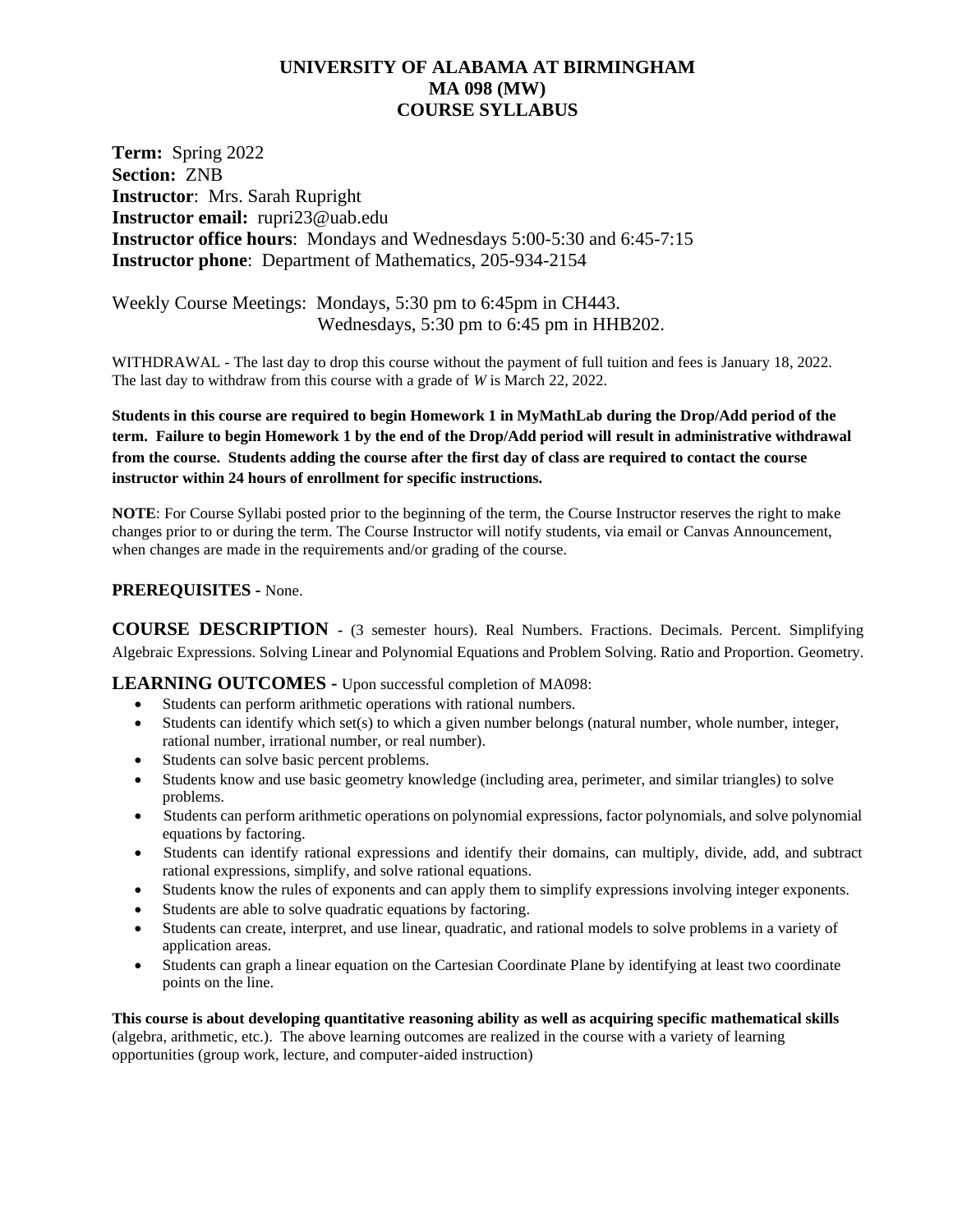**MATERIALS:** The MyMathLab access code is required and is available through Canvas with the First Day Access Program. Use the *Course Materials* link in Canvas to see your access code for MyMathLab.

To enhance your learning experience and provide affordable access to the right course material, this course is part of an inclusive access model called First Day. You can easily access the required materials for this course at a discounted price, and benefit from single sign-on access with no codes required in Canvas. UAB will bill you at the discounted price as a course charge for this course. The charge should show as *Book Charges First Day* on the student's account in Banner.

It is **NOT recommended that students Opt-Out**, as these materials are required to complete the course. You can choose to Opt-Out on the first day of class, but you will be responsible for purchasing your course materials at the full retail price and access to your materials may be suspended. For more information and FAQs go t[o customercare.bncollege.com.](https://customercare.bncollege.com/hc/en-us)

#### **Accessing MyMathLab the first time to set up your account:**

**TO SET UP YOUR MYMATHLAB ACCESS for this course, you must go to your Canvas course and click on "MyLabs & Mastering" on the left side of your Canvas home page. This must be done in Canvas. The access code is available under the** *Course Materials* **link in Canvas** All Homework, Quizzes, and Tests for this course are available only in MyMathLab, but **you must access MyMathLab through the MyLabs and Mastering link in Canvas.**

It is not recommended that students opt out of the First Day Access Program (the First Day Access offers special pricing). If a student opts out, the access code may be purchased as a printed code, Buy Now (credit card required), OR Pay Later (allows temporary access, no extensions when it expires)\*.

\***Once Pay Later (Temporary Access) has expired, you will be prompted to choose Access Code or Buy Now. You will no longer have access to your course materials and assignments in MyMathLab until you enter your code or purchase it.** Please note that there will be **NO EXTENSIONS for missed homework, quiz, or test deadlines due to failure to purchase access to your online materials**

## **STUDENT EXPECTATIONS STATEMENT**

The Course Syllabus and Schedule serve as a Contract by which the student must comply. An excuse of "not knowing" information covered in these documents is not an acceptable excuse for making mistakes in this class.

- Students are required to complete weekly assignments and learning activities by the deadline. All deadlines are based on CENTRAL TIME. **There are NO EXTENSIONS of DEADLINES**. See the class schedule for details.
- Students are expected to maintain an active BlazerNet account. All official correspondence will be sent ONLY to the @UAB.edu email address.
- Students are expected to read the Schedule and Syllabus for this class in Canvas.
- Students are expected to check their UAB email daily and respond within 48 hours to instructor emails.
- **Students are expected to have a back-up plan** in the event their computer has operational problems, there is loss of electricity, or there is loss of Internet access. These are not an excuse for late or incomplete submission of assignments, nor are they acceptable reasons for an assignment deadline extension.
- **Students are expected to review their grades and participation** by clicking on Check Your Grade in MyMathLab [\(https://secure.cas.uab.edu/mll/db\)](https://secure.cas.uab.edu/mll/db) **on a regular basis.**

## **TECHNOLOGY REQUIREMENTS -** Students must have:

- A UAB email account that can be accessed on a daily basis.
- Email software capable of sending and receiving attached files.
- Updated virus protection software, installed and active, to prevent the spread of viruses via the Internet and email.
- Equipment that fully supports the Canvas Learning Management System and MyMathLab.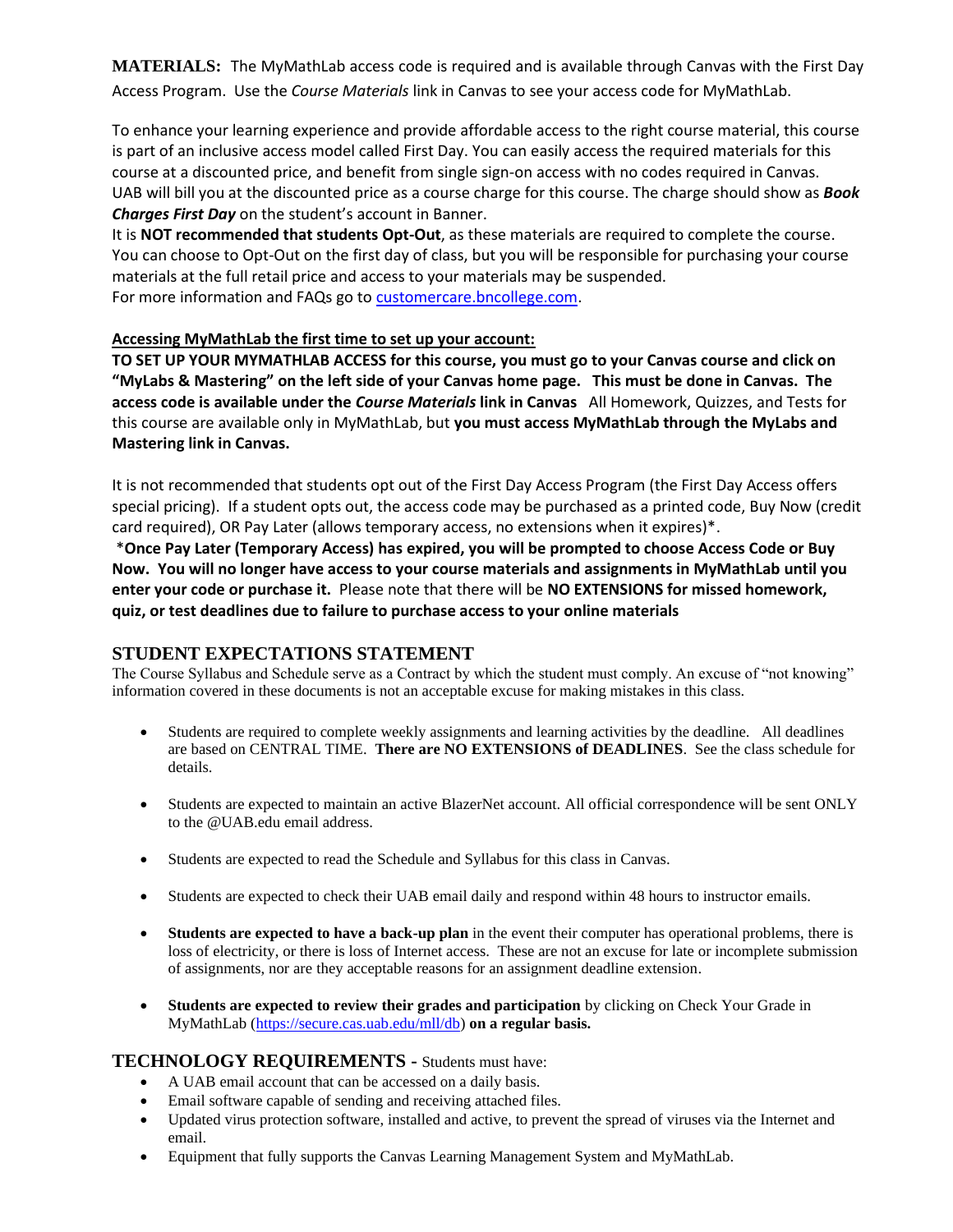#### **CLASS SCHEDULE** – See Canvas for all assignment deadlines.

**COURSE STRUCTURE -** This course is primarily computer-based. Students must have reliable access to **BlazerNet** so they can work on their assignments in MyMathLab and Canvas. All assignments are shown on your Canvas course calendar.

**SUPPLEMENTAL REVIEW HOMEWORK:** This homework assignment is worth 16 points and is an independent assignment that allows students to work on pre-algebra skills needed for success in this course. The Supplemental Homework assignment is open on the first day of the semester and students may work on this assignment up until the deadline (see Canvas for details).

**LESSON PREPS:** There are 12 lesson prep assignments in MyMathLab and each assignment is worth 2 points**. The purpose of the lesson prep is to give a brief introduction to each lesson in advance of the instructor's discussion of the related material in class.** Students should complete each lesson prep before beginning the corresponding homework assignment. For example, Lesson 1 prep should be completed before beginning Homework 1. Lesson preps must be completed by the posted deadlines.

**HOMEWORK**: There are 12 homework assignments and each is worth 10 points. Homework is completed and submitted in MyMathLab. *An unlimited number of attempts can be made on each homework problem* before the deadline, so students should be able to earn 100% on ALL HOMEWORK. If a problem is marked with a red  $(X)$  as incorrect, then the student can click on *Similar Exercise* at the bottom of the page and work another problem correctly for full credit (before the deadline). Students can go in and out of the homework as many times as they like before the deadline (all of the work is automatically saved). Students earn points for homework completed on or before the due date. All homework is available at the beginning of the term, so students may work ahead as much as they like. **There are NO EXTENSIONS or make ups for missed homework because the work can and SHOULD BE completed IN ADVANCE of the deadlines.**

**After the due date, students can review homework assignments and work similar exercises, but they can get only 50% credit for the work.**

**QUIZZES**: There are 12 Quizzes that are required, and each is worth 10 points. Quizzes are completed and submitted in MyMathLab. Once a Quiz is submitted in MyMathLab, it is scored and a percentage is given. Students take the Quizzes on their own schedule, but they can only earn the Quiz points if the Quiz is taken on or before the due date. **Students must complete the Quizzes BY THEMSEVLES without any assistance from another person**. The Quizzes are timed, and they **must be taken in one sitting within 30 minutes**. Students cannot exit the Quiz or that will count as one of their attempts. Each quiz can be taken twice, and the highest score attained will count. All Quizzes are available at the beginning of the term, so students may work ahead as much as they like. **There are NO EXTENSIONS or make ups for missed Quizzes because the work can and SHOULD BE completed IN ADVANCE of the deadlines.**

**WEEKLY ATTENDANCE:** Students will earn 6 points per week for attendance with 2 points for lab meetings and a total of 4 points per week for class meetings. Students will sign a roll sheet at the beginning of each meeting. Students must be on time to class and stay for the entire meeting to earn attendance points for that meeting. No partial attendance points are awarded for late arrival or early departure from a meeting. **Students must be fully engaged in the class or lab activities to earn the attendance points.**

**Students with Covid-related reasons for missing a class meeting must go through UAB's Student Health Service's process for an excused absence due to isolation or quarantine. You should log into your UAB Student Health Patient Portal to begin this process. Students must present their written excuse provided by Student Health to their instructor to schedule a make up session for attendance OR the student may choose to use the extra points earned from the course practice tests to replace the missed attendance points. If a student misses class for any other reason, the student may earn back the missed points through the course practice test activities.**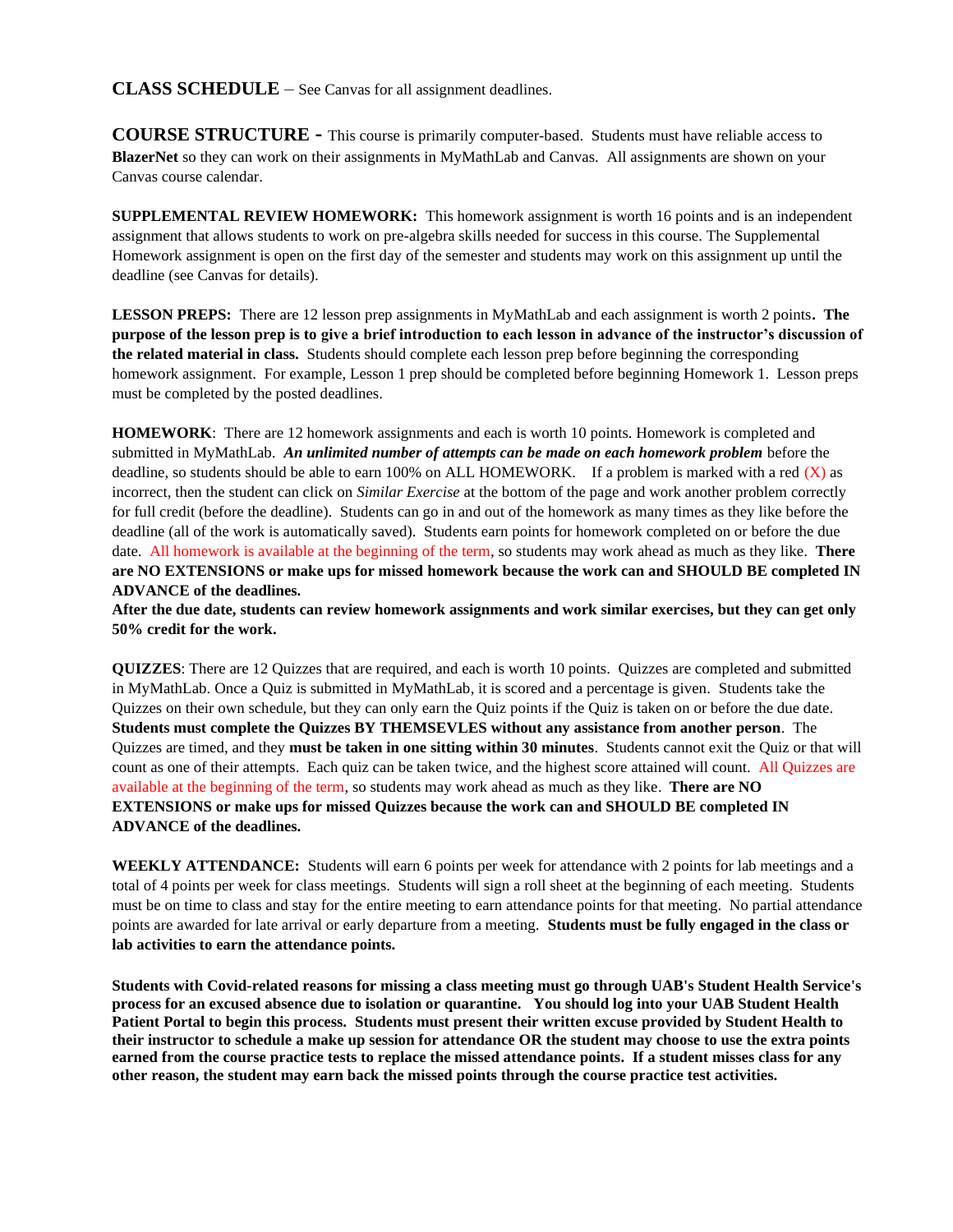**CLASS WARMUPS:** There will be a warmup group activity prior to each new weekly lesson. Each warmup is worth 4 points and must be completed in class. Students are expected to be on time to class in order to participate in the warmup activity. Students will turn in their written work for the warmup activity during class at the direction of their instructor.

**TESTS:** There are five major tests. Tests are completed and submitted in MyMathLab. Each test is worth 120 points. Once the test is submitted in MyMathLab, it is scored and a percentage is given. The UAB score (out of 120 pts) for the test can be found online at<https://secure.cas.uab.edu/mll/db/> or by clicking on "Check Your Grade" in MyMathLabPlus. **Students must use the MyMathLab calculator or their computer** (Windows/Safari) **scientific calculator during testing**. NO personal calculators are allowed. Students may use scratch paper during a test, but no credit is given for work done on the scratch paper. **Students are required to have a government issued photo ID during testing (UAB student ID, driver's license, etc).** 

In the event UAB moves to remote or hybrid learning, students will use ProctorU services for remote testing. Students may test their equipment by going to <https://test-it-out.proctoru.com/>. A webcam is required. **Note that the following cannot be used for testing with ProctorU:** Chromebooks, Tablets, Linux operating systems, Virtual machines, Windows 10 in S mode, Surface RT.

**Practice Tests** are 5 Reviews (one for each test), and they count as *extra points* towards your total points. Each Review is worth 5 points. Reviews are completed and submitted in MyMathLab. Once a Review for a Test is submitted in MyMathLab, it is scored and a percentage is given. The percentage will be converted to points and will be included in the student's total points. Students take the practice tests on their own schedule. A practice test is due on the same date as the associated test. **Students must complete the Reviews BY THEMSEVLES without any assistance from another person. The practice tests are NOT timed, and students may go in and out of them until they are ready to submit.** Each Review may be taken an unlimited amount of times, and the highest score attained will count.

**Students will take the course tests in the Math Learning Lab in HHB202** on the scheduled lab meeting date for each test (see the course schedule for each test date).

**COURSE GRADES -** Students earn their grade in the course by accumulating points. There is a maximum of 1000 points available. No points are available after the Final Exam is taken, so students should earn as many points as possible throughout the semester by completing all assignments by the deadline. NO late assignments are accepted or allowed, and no adjustments will be made. Note that **FINAL GRADES are awarded by TOTAL POINTS EARNED**, NOT by percentages

All assignment grades will be posted and maintained in the math department database, which can be accessed in by going t[o https://secure.cas.uab.edu/mll/db/.](https://secure.cas.uab.edu/mll/db/) **See the following tables for point and grade distribution:**

| <b>Grade Element</b>                 | <b>Max Pts per</b> | No. of             | <b>Total Points</b> |
|--------------------------------------|--------------------|--------------------|---------------------|
|                                      | <b>Assignment</b>  | <b>Assignments</b> |                     |
| <b>Homework</b>                      | 10                 | 12                 | 120                 |
| <b>Supplemental Review HW</b>        | 16                 |                    | 16                  |
| <b>Lesson Preps</b>                  | っ                  | 12                 | 24                  |
| <b>Quizzes</b>                       | 10                 | 12                 | 120                 |
| <b>Class Warmups</b>                 | 4                  | 12                 | 48                  |
| <b>Weekly Attendance</b>             | 6                  | 12                 | 72                  |
| <b>Tests</b>                         | 120                |                    | 600                 |
| <b>Total</b>                         |                    |                    | 1000                |
| <b>Practice Tests (Extra Points)</b> |                    |                    | 25                  |

| <b>Points Earned</b> | <b>Course Grade</b> |  |
|----------------------|---------------------|--|
| 900-1000             |                     |  |
| 800-899              |                     |  |
| 700-799              |                     |  |
| 500-699              |                     |  |
| <b>Below 500</b>     |                     |  |